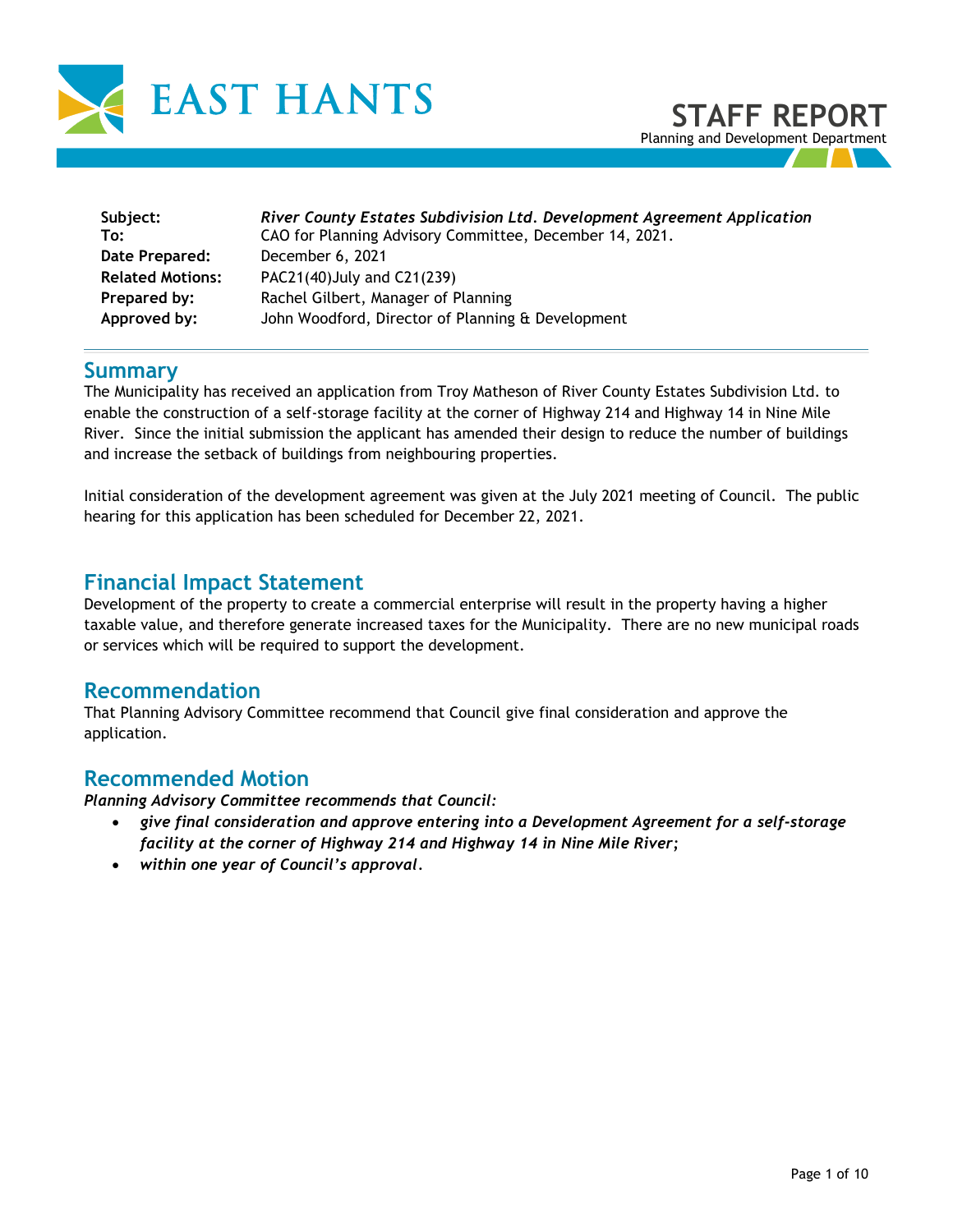# **Background**

The Municipality received an application from Mr. Troy Matheson, president of River Country Estates Subdivision Limited, for a development agreement to construct a multi-structure self-storage facility within the community of Nine Mile River. The applicant feels that limited storage facilities in the area combined with future expansion of the corridor through residential developments creates a need for self-storage for the community.



# **Subject Properties**

The subject property is located at the corner of Highway 14 and Highway 214 in Nine Mile River. As indicated on the zoning map to the left, the subject property is zoned Highway Commercial (HC). Adjacent properties are zoned Two Dwelling Unit (R2) Zone directly abutting the property on the East side. The property has frontage on Highway 14 and Highway 214. The properties directly across from the subject site along Highway 214 and highway 14 are also zoned Two Dwelling Unit (R2). The property diagonally across Highway 14 at the corner of Matheson Court is zoned Highway Commercial (HC).

The size of the subject property is approximately 12,025.1  $m^2$ . The site has approximately 200m of frontage on Highway 214 and 158 m of frontage on Highway 14.



# **Development Proposal**

The application proposes a multi-unit self-storage facility with 6 buildings. Five of the buildings would be 33.5 m by 9 m, and one would be 39.6 by 9 m. The proposed buildings have a combined footprint of 1,894 Sq.m. (20,386 sq.ft). Each building would be one story high and contain approximately 24 storage units, varying in size from 3x3 m to 3x6 m. The main driveway for this property would be located along Highway 214, with a smaller emergency exit located along Highway 14.

A copy of the application plans submitted have been added as Appendix A to this staff report. The site plan has been amended since originally submitted. PAC may remember that the previous proposal involved ten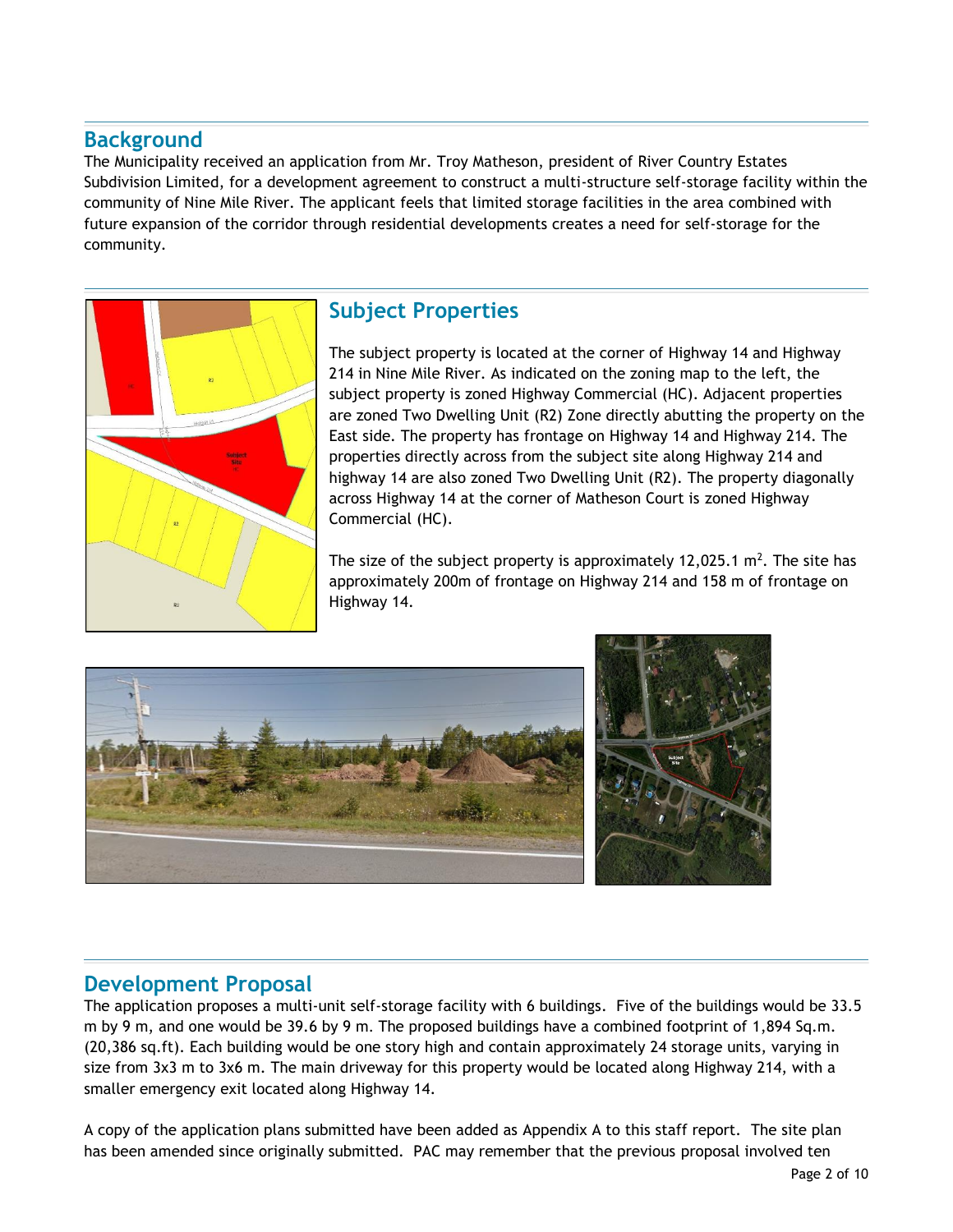buildings. The application now includes six buildings. The previous buildings proposed adjacent to Highway 14 have been removed from the current application. The applicant may decide to apply for a substantial amendment to his development agreement for additional buildings as a phase 2 development of the site. This would require amendments to the development agreement and consideration by Council at a public hearing.



# **Policy Analysis**

The Planning and Development Department has reviewed the proposed application based on the applicable policies contained in the Municipal Planning Strategy. Staff have requested comments from internal departments and external agencies, including Nova Scotia Public Works. A detailed table of the evaluative criteria from the enabling policies and corresponding comments from Staff and reviewing agencies has been attached to this final report.

#### Comments received

Nova Scotia Public Works have confirmed that the existing commercial access to Highway 214 is acceptable for the proposed changes. The existing access on Highway 14 is for emergency access only. A negative impact to the Provincial Road network is not anticipated.

The RCMP have confirmed they do not have any traffic or safety concerns regarding the proposed development. The Nine Mile River Volunteer Fire Department have also confirmed they have no fire safety concerns with the proposed development.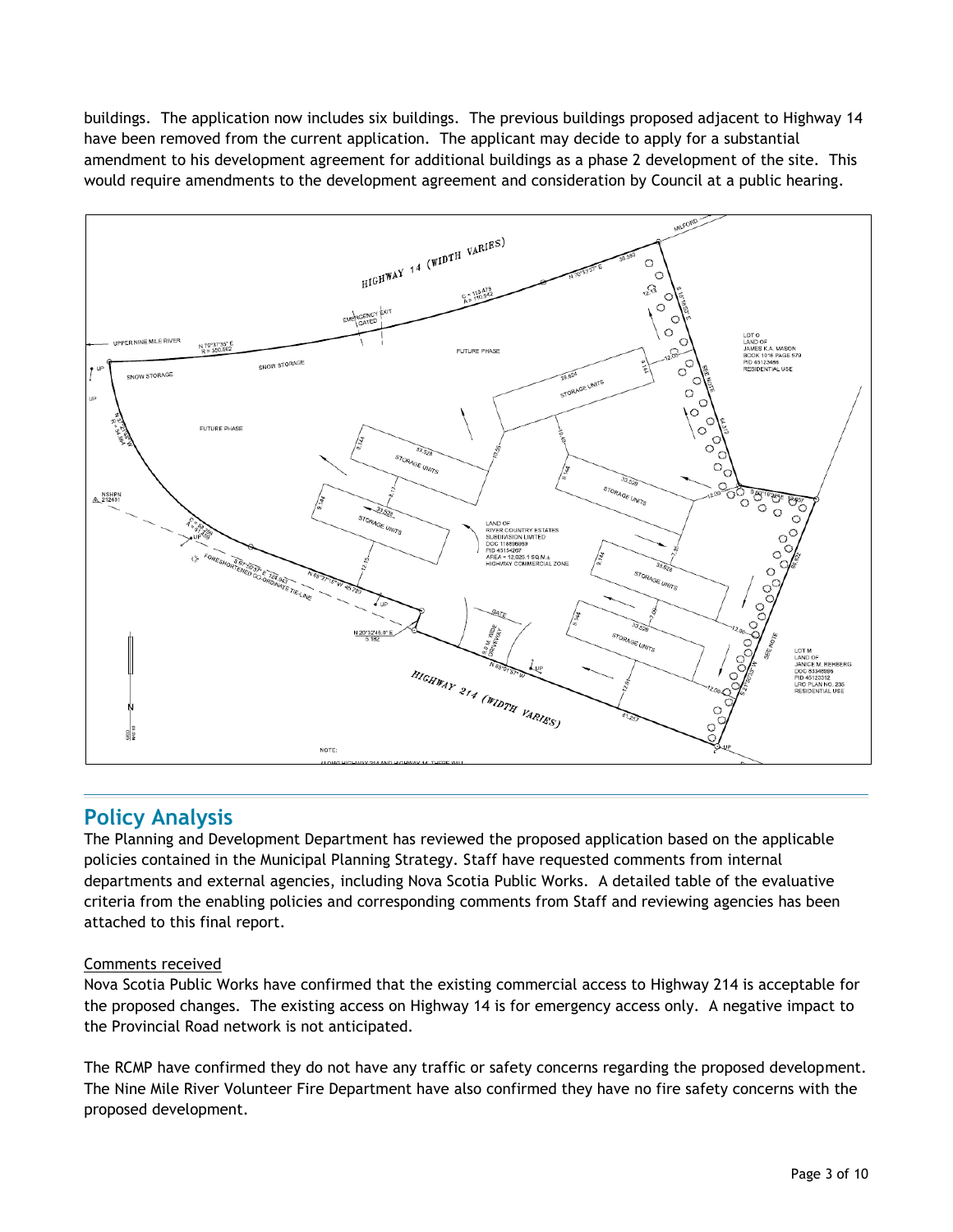#### Design and policy analysis

This development agreement application for this building is enabled through the Municipal Planning Strategy under ED23.

• Policy ED23 enables Council to consider Self-Storage Warehousing uses by development agreement in the Highway Commercial zone.

Staff have worked with the applicant to address the zone requirements for the Highway Commercial (HC) Zone and to deal with concerns raised by staff. Since the initial submission of the application, the following changes to the site plan include:

- The number of buildings proposed have been reduced from ten to six.
- The setbacks from the buildings to the property boundaries have been increased from the original proposal to over 12 m along Highway 214 and increased along the property boundary with the adjacent residential properties. All of the yard setbacks meet the requirements of the land use bylaw for the HC Zone.
- Vegetation has been added to the site plan along the abutting residential properties.
- The property boundary screening with Highway 214 and Highway 14 has been increased. The berm height and width has been increased in size and landscaping has been added at the base of the berm. The applicant is proposing a chain link fence to the top of the berm for security.

Staff have assessed the final design against the Highway Commercial zone requirements in the Land Use Bylaw and the design meets most of the requirements of this zone. The proposal does not comply with the maximum commercial floor area in the Highway Commercial Zone. Under the Zone requirement, the maximum is 930sq. m, and this development proposal would have a commercial floor area of 1,894 sq.m. Policy 28d. of the Municipal Planning Strategy enables the proposal to be considered, as it indicates that terms and conditions of the development agreement can include any matter that may be addresses in the Land Use Bylaw, which would include commercial floor area. The size of the property is over 3x the size of the minimum lot size for an unserviced lot. This means that the ratio of the area of property being developed (sq.m of all the buildings) is less than it would be for as-of-right development with a minimum sized lot.

#### Truck Turning

Planning staff were concerned with the layout of the site as previously proposed and whether larger vehicles could move around the site effectively. In particular staff were concerned with how close the buildings were located to property boundaries. The applicant provided a truck turning plan for the site showing the movement of a 10 metre length truck. The truck turning information demonstrated that in some locations there was not enough room for a vehicle to move around where boundary screening is being provided. Based on comments from staff the applicant has decided to remove three of the buildings which were closest to Highway 14. The applicant has suggested he may seek a substantial amendment to a development agreement at a later date if he is able to deal with the issue of truck turning on the highway 14 side of the property.

## **Citizen Engagement**

Planning staff have complied with the Citizen Engagement Policies of the Municipal Planning Strategy when processing this application. A letter and questionnaire was mailed to all property owners within 300 m of the subject property asking for comments on the proposed development agreement amendment.

56 questionnaires were mailed to property owners within 300 metres of the application property and ten were returned. Seven were supportive or neutral. The remaining three had concerns or raised questions. These comments or questions include: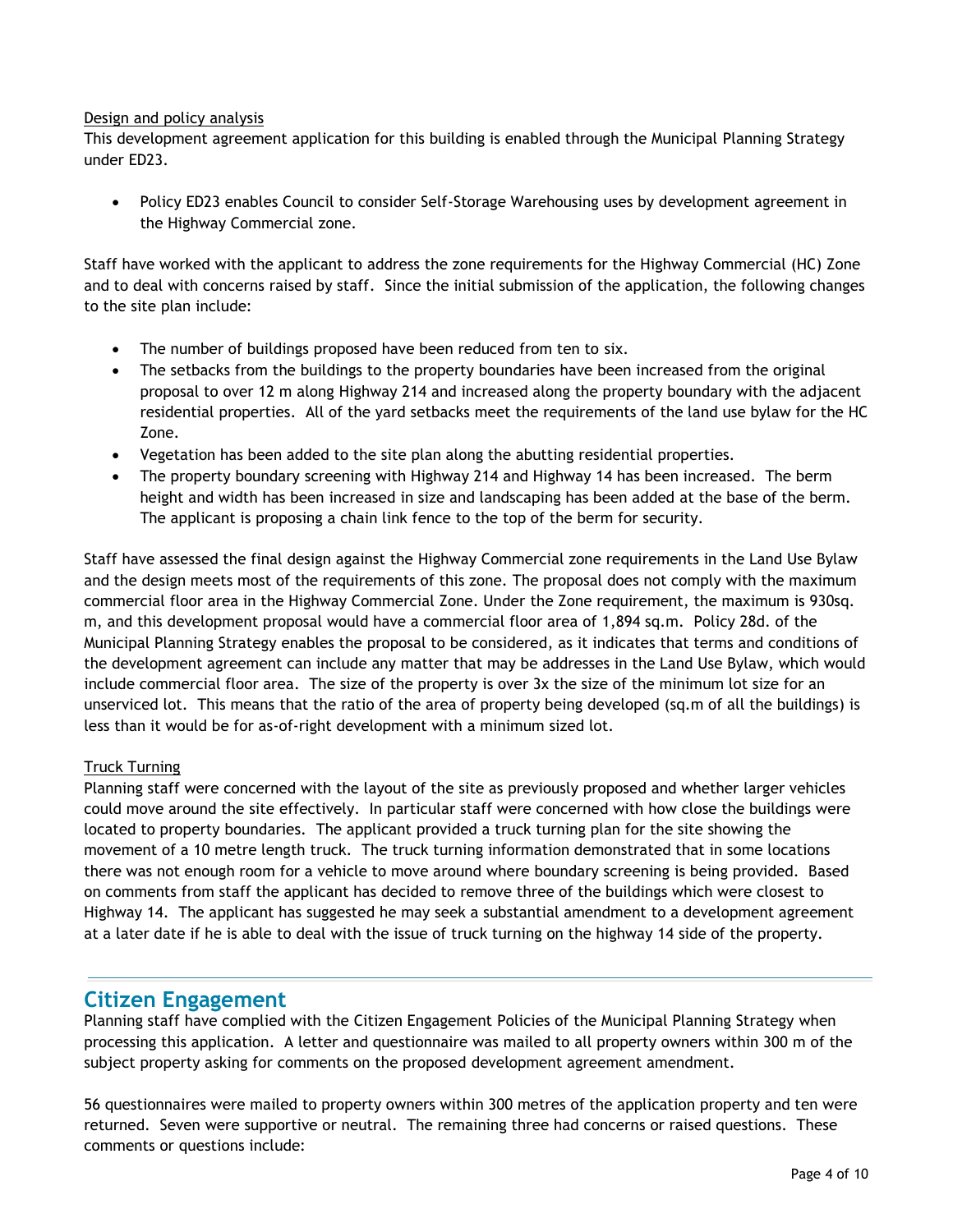- Will this affect my property taxes and value? we have no evidence that this type of development affects individual property values and takes. However as commercial assessment grows, residential tax rates can be lowered.
- Is a higher volume of traffic in the area expected? this is not known. The property is located on the corner of two provincial roads. NS Public Works did not raise any concerns or ask for a traffic study.
- Will the site be secured? the applicant will have security fencing around the site and access to the property will be restricted with a coded pin pad gate.
- This will be an eye sore for the area, should be located in industrial park and not in a highly visible residential area – the property is zoned for Highway Commercial which enables the use to be considered by development agreement. The applicant will be providing some screening with a landscape berm and landscaping at the base of the berm.
- Concerned about setting a precedent for other industrial buildings this will not set a precedent as the land is zoned to enable this type of development to be considered by development agreement.
- These facilities are accessible 24 hours a day which brings noise after hours the applicant has suggested that they anticipate the hours of operation to be 7am to 10pm although he acknowledges that there may be some people using the site outside of these hours. As-of-right development in the Highway Commercial Zone are not limited to specific hours of operation. A self-storage use is not anticipated to generate excessive noise for nearby residents.
- Concern about safety for children and pedestrians due to an increase in traffic NS Public Works and the RCMP did not raise any concerns about impact to safety due to any potential increase in traffic.

A letter confirming the details of the public hearing has been mailed to property owners within 300 metres of the application site and a notice will be placed in the Chronicle Herald for two successive weeks.

# **Conclusion**

Staff have completed a review of the application for a self-storage facility in Nine Mile River. The applicant has amended the site plan to address concerns raised by staff and to setback the buildings in accordance with the setback requirements of the Highway Commercial (HC) Zone. Staff consider that the proposed development will provide a service to the surrounding community, and increase the taxable value for the Municipality. Staff recommend approval of this proposal.



# **Recommendation**

That Planning Advisory Committee recommend that Council give final consideration and approve the application.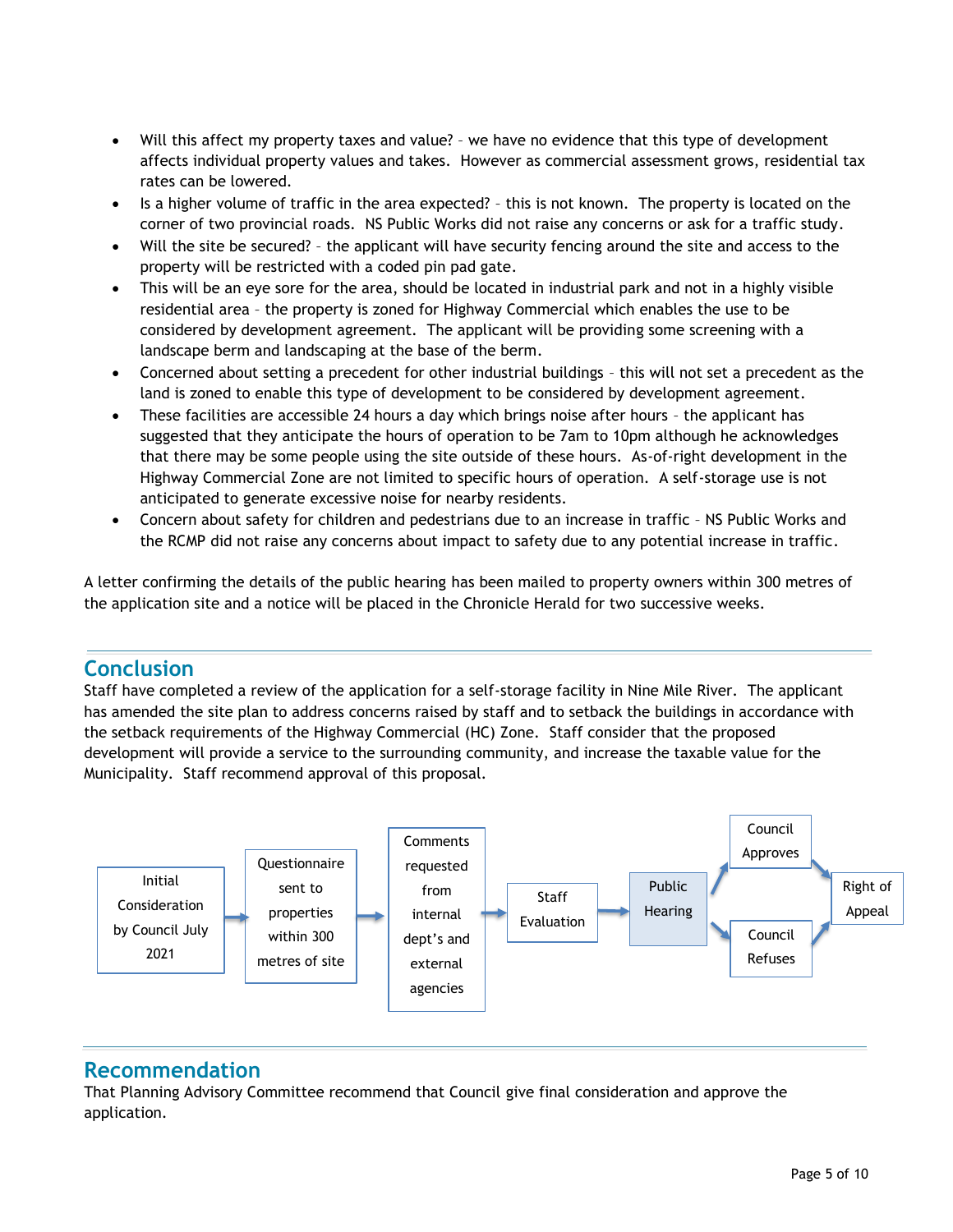# **Appendix A – Application Plans**

Appended as a separate document.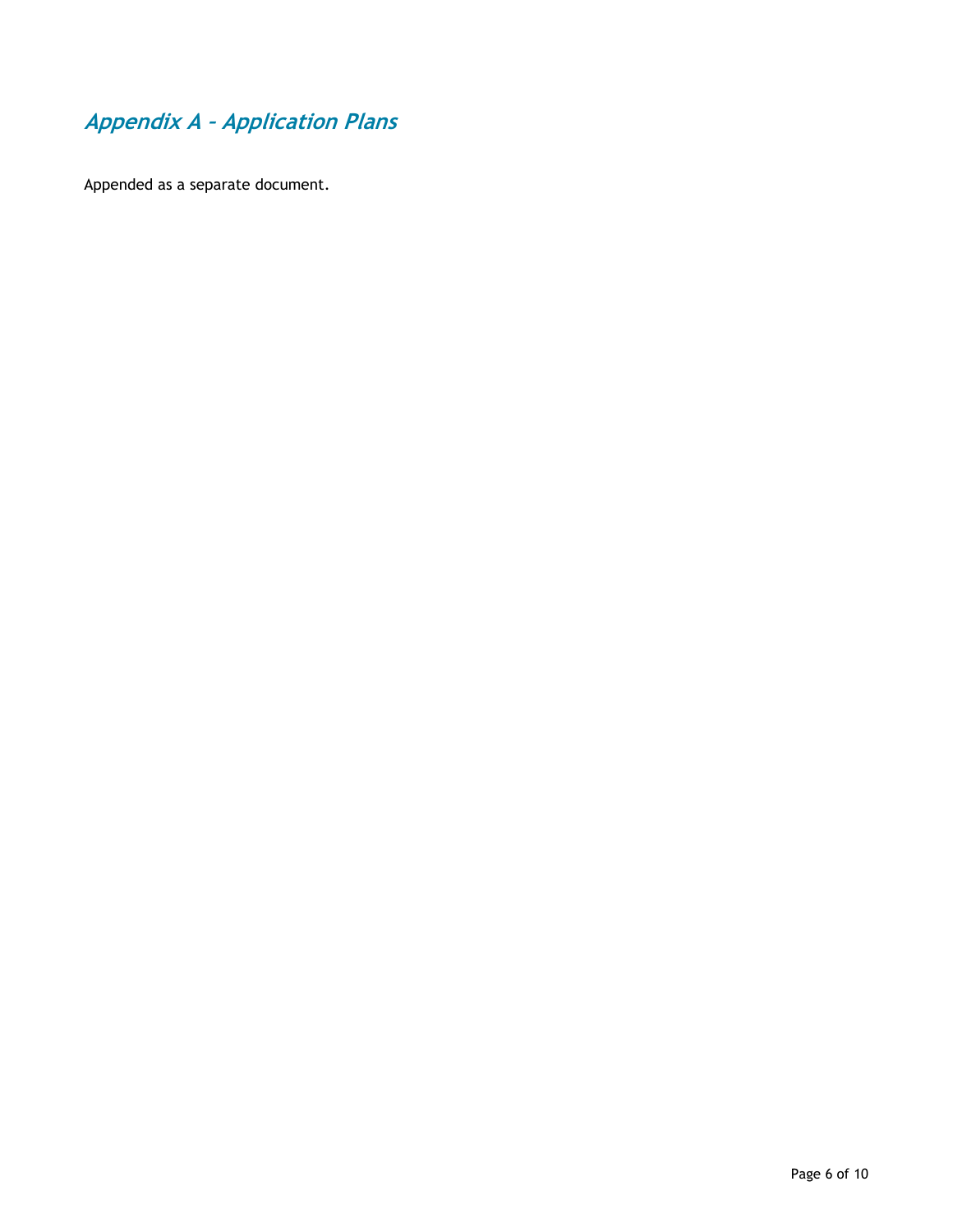# **Appendix B – Policy Analysis**

| <b>Policy</b> |                                                 | <b>Comments</b>                                                    |
|---------------|-------------------------------------------------|--------------------------------------------------------------------|
| ED23.         | Council shall consider the following by         |                                                                    |
|               | development agreement in the Highway Commercial |                                                                    |
|               | (HC) Designation:                               |                                                                    |
|               |                                                 |                                                                    |
|               | b) Self-Storage Warehousing                     | This is a self-storage warehousing facility, and therefore may     |
|               |                                                 | be considered in the HC zone by development agreement.             |
| IM27.         | Council shall consider the following evaluation |                                                                    |
|               | criteria for any development agreement          |                                                                    |
|               |                                                 |                                                                    |
|               | application:                                    |                                                                    |
| a)            | The impact of the proposed development on       | The property is currently undeveloped and is being used for        |
|               | existing uses in the area with particular       | storage of fill such as sand and soil. The surrounding uses are    |
|               | regard to the use and size and of proposed      | mostly one and two-unit residential. The impacts on the            |
|               | structure(s), buffering and landscaping, hours  | surrounding residential areas may be increased light and           |
|               | of operation for the proposed use, and other    | traffic from access to the storage units, and construction         |
|               | similar features of the proposed use and        | during the building phase of the development, as well as           |
|               | structures.                                     | visual impacts as there are no current structures on the site.     |
|               |                                                 | However, the current use of the site means surrounding             |
|               |                                                 | residents are used to large trucks moving in an out of the site.   |
|               |                                                 | The proposed buildings are one story and will not be using any     |
|               |                                                 | municipal water or wastewater services, so should be               |
|               |                                                 | constructed fairly easily.                                         |
|               |                                                 |                                                                    |
|               |                                                 |                                                                    |
|               |                                                 | The developer will provide landscape buffering along the           |
|               |                                                 | residential sides which will provide screening of the chain link   |
|               |                                                 | fence, and will provide landscaping along the public right of      |
|               |                                                 | ways with a berm and landscaping at the base of the berm           |
|               |                                                 | which will improve the aesthetic appearance of the site for        |
|               |                                                 | residents across the streets and vehicles passing by. The          |
|               |                                                 | developer intends the storage facility to be open to clients       |
|               |                                                 | from 7 am to 10 pm, although some times outside of these           |
|               |                                                 | hours may occur. Clients will access the site through a pin-       |
|               |                                                 | pad protected gate. The level of use of the site will likely       |
|               |                                                 | vary, depending on season and how frequently clients visit         |
|               |                                                 |                                                                    |
|               |                                                 | their unit. In recognition of the proximity of neighbouring        |
|               |                                                 | residences, the developer has altered the site plan to provide     |
|               |                                                 | a 12 m setback between residential property boundaries and         |
|               |                                                 | any structures built on the site. Lighting on site will be will be |
|               |                                                 | orientated downward, have minimal light spill and will be low      |
|               |                                                 | wattage and energy efficient.                                      |
|               |                                                 |                                                                    |
|               |                                                 |                                                                    |
|               |                                                 |                                                                    |
| b)            | The impact of the proposed development on       |                                                                    |
|               | existing infrastructure with particular regard  |                                                                    |
|               | to Municipal piped water and wastewater         | This property does not access municipal water and                  |
|               |                                                 |                                                                    |
|               | systems, fire protection, refuse collection,    | wastewater services. The Nine Mile River Fire Department has       |
|               | school capacities, and recreation amenities.    | been contacted by staff for comment and have raised no             |
|               | Council shall consider comments from the        | concerns.                                                          |
|               | Municipal Engineer and other agencies as        |                                                                    |
|               | applicable.                                     |                                                                    |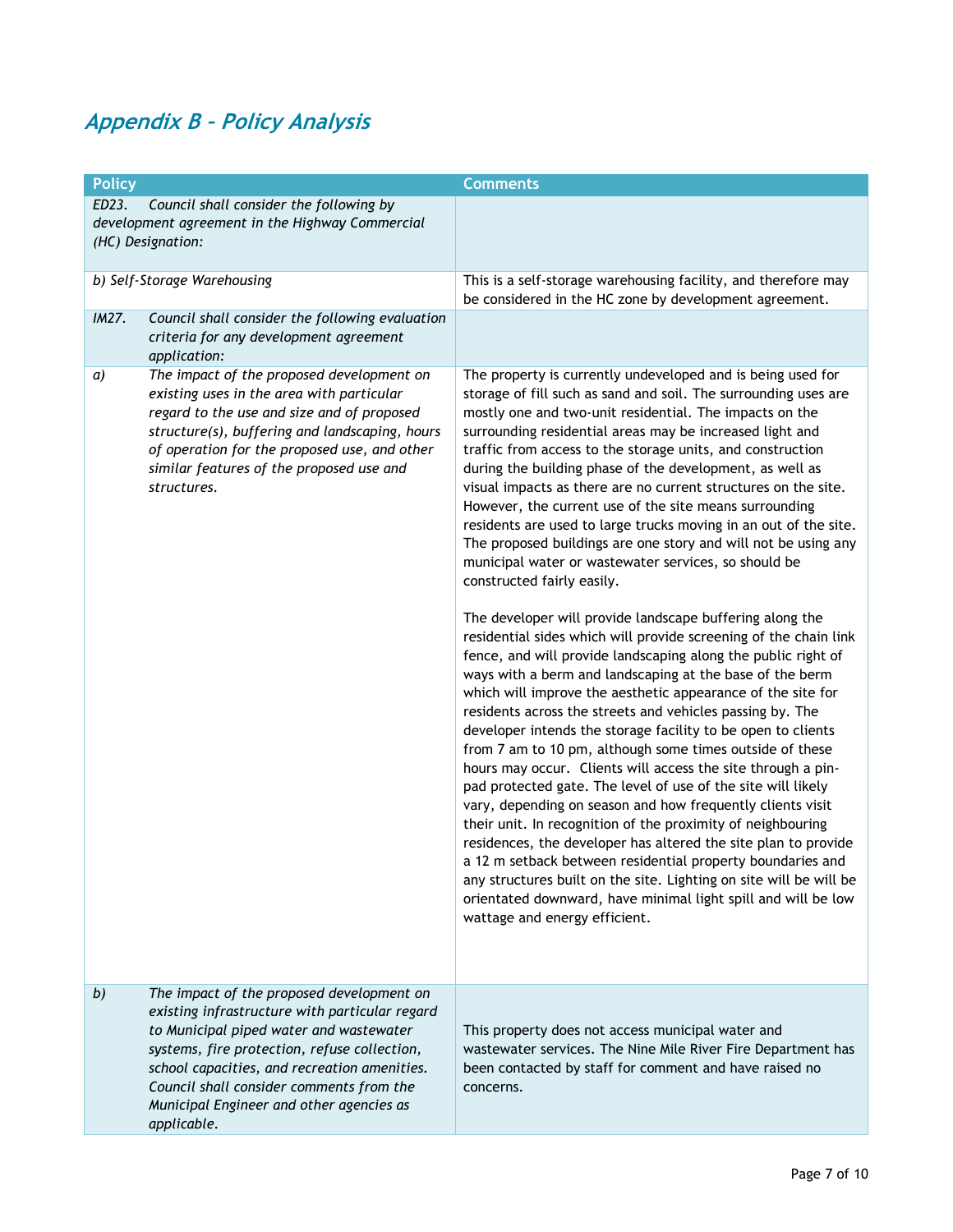| c)               | The impact of the proposed development on<br>pedestrian and motor traffic circulation with<br>particular regard to ingress and egress from<br>the site, traffic flows and parking, adequacy<br>of existing and proposed road networks to<br>service the proposed development, adequacy<br>of pedestrian infrastructure including<br>walkways and sidewalks where required.<br>Council shall consider comments from<br>Municipal Engineer(s) and/or the Provincial<br>Transportation Departments as applicable. | NS Public Works have confirmed that the existing commercial<br>access is acceptable for the proposed changes. The existing<br>access on Highway 14 is for emergency access only. They<br>confirmed that a negative impact to the Provincial Road<br>network is not anticipated.<br>The developer has provided a truck turning plan at the<br>request of staff. This plan identified that in some locations<br>there were issues with a 10 metre length truck moving<br>through the site. The applicant has amended the site plan to<br>remove three buildings which were closest to Highway 14. |
|------------------|----------------------------------------------------------------------------------------------------------------------------------------------------------------------------------------------------------------------------------------------------------------------------------------------------------------------------------------------------------------------------------------------------------------------------------------------------------------------------------------------------------------|-------------------------------------------------------------------------------------------------------------------------------------------------------------------------------------------------------------------------------------------------------------------------------------------------------------------------------------------------------------------------------------------------------------------------------------------------------------------------------------------------------------------------------------------------------------------------------------------------|
| $\boldsymbol{d}$ | Council shall consider, where appropriate, the<br>impact of the development on the comfort<br>and design of proposed streets and existing<br>street users. This shall include whether the<br>proposed development is human-scaled, is<br>easily accessible to active transportation<br>users, and if it promotes visual variety and<br>interest for active transportation users.                                                                                                                               | No new streets are proposed. The proposed use is vehicle<br>orientated development. It's a commercial use which is single<br>storey and will be screened to some extent from Highway 214<br>and Highway 14. The development does not promote visual<br>variety or interest to active transportation users. Staff are<br>not concerned about this however as it's a highway<br>commercial use.                                                                                                                                                                                                   |
| e)               | The suitability and availability of other<br>appropriately zoned sites for the proposed<br>use.                                                                                                                                                                                                                                                                                                                                                                                                                | The site is zoned appropriately for the land use of the<br>property.                                                                                                                                                                                                                                                                                                                                                                                                                                                                                                                            |
| f                | The submission of a professionally drawn site<br>plan showing the location of all new and<br>existing structures on the lot, parking areas,<br>proposed and existing walkways, areas of tree<br>retention, watercourses or environmentally<br>sensitive areas, buffering, and landscaping<br>and building plans, including signage plans, if<br>applicable, showing the nature and design of<br>the proposed structure.                                                                                        | A professionally drawn site plan has been submitted showing<br>the location of the proposed buildings and landscaping.                                                                                                                                                                                                                                                                                                                                                                                                                                                                          |
| g)               | Adequacy of the size of the lot to ensure<br>required buffering and screening can be<br>carried out.                                                                                                                                                                                                                                                                                                                                                                                                           | The property is adequately sized for the proposed<br>development. Buffering will be provided in the form of a<br>vegetated screen along the residential properties, and with a<br>1 m high berm and trees planted at the base of the berm<br>adjacent to Highway 14 and 214.                                                                                                                                                                                                                                                                                                                    |
| h)               | Potential for significantly reducing the<br>continuation of agricultural land uses.                                                                                                                                                                                                                                                                                                                                                                                                                            | Not applicable.                                                                                                                                                                                                                                                                                                                                                                                                                                                                                                                                                                                 |
| i)               | The proposed density and urban form,<br>including height, massing, bulk, stepbacks and<br>setbacks, are compatible with (not necessarily<br>the same as) existing development forms.                                                                                                                                                                                                                                                                                                                           | The size of the buildings proposed are one story. The setbacks<br>are compatible with or exceed land use bylaw requirements<br>for the HC zone. The development will have a larger floor<br>area than permitted in the HC Zone as-of-right but due to the<br>size of the property staff consider this acceptable. Self<br>storage facilities require more space than other commercial<br>uses as all the units are accessible on the ground level. This is<br>consistent with typical self-storage developments.                                                                                |
| j)               | If the proposal is inappropriate by reason of<br>the financial capability of the Municipality to<br>absorb any costs relating to the development.                                                                                                                                                                                                                                                                                                                                                              | The fiscal impact of the proposed development will have a<br>positive impact to the Municipality. No new roads or services<br>are required to be installed. Due to the increased commercial                                                                                                                                                                                                                                                                                                                                                                                                     |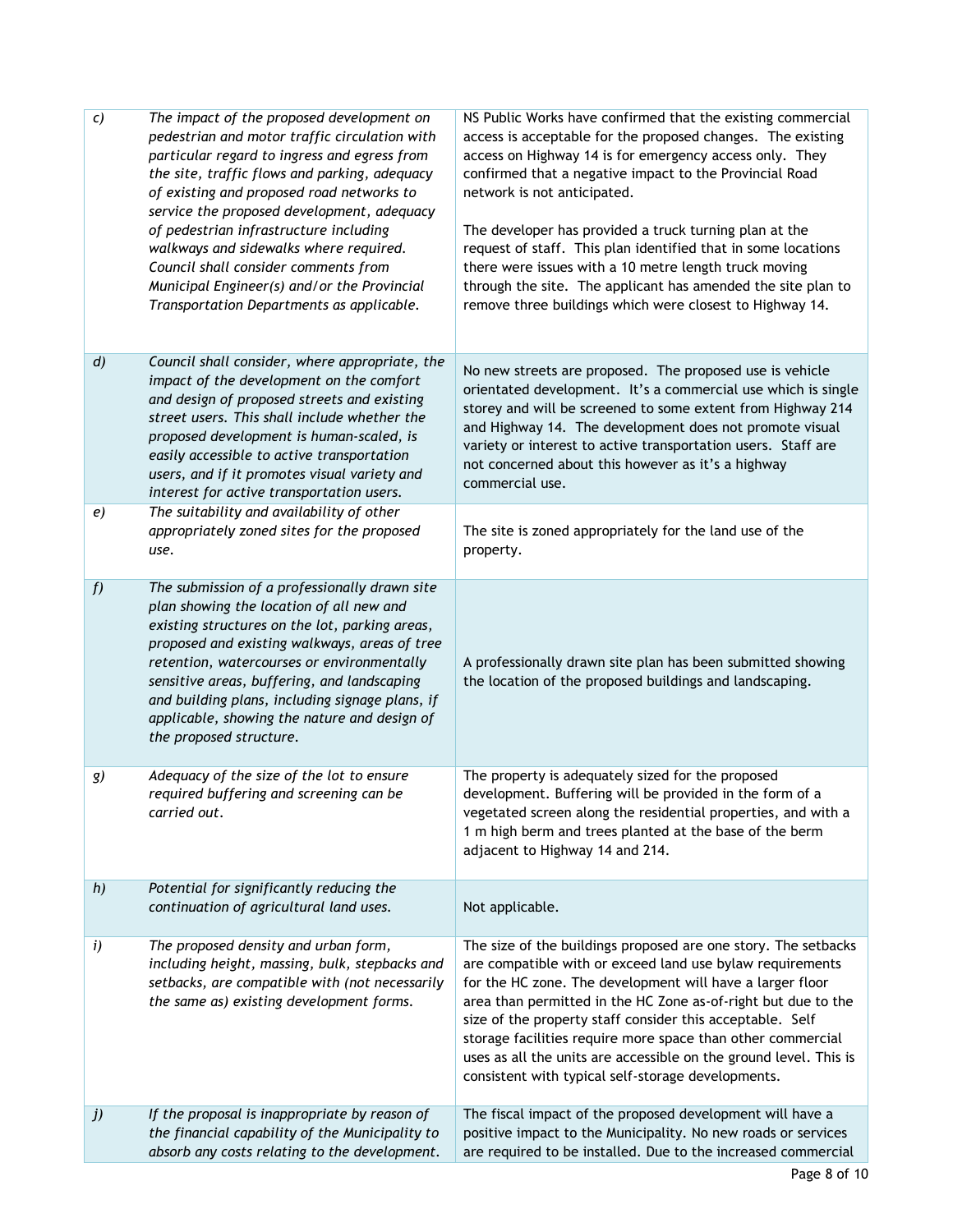|                  |                                                                                                                                                                                                                                                                                                          | footprint of the property, the taxes collected by the<br>Municipality will increase.                                                                                                                                                                                                                                                                                                                                                                                   |
|------------------|----------------------------------------------------------------------------------------------------------------------------------------------------------------------------------------------------------------------------------------------------------------------------------------------------------|------------------------------------------------------------------------------------------------------------------------------------------------------------------------------------------------------------------------------------------------------------------------------------------------------------------------------------------------------------------------------------------------------------------------------------------------------------------------|
| IM28.            | Terms and conditions of the agreement to<br>ensure consistency with Strategy policies and<br>the employment of sustainable development<br>practices shall include, but are not limited to<br>the following where applicable:                                                                             |                                                                                                                                                                                                                                                                                                                                                                                                                                                                        |
| $\boldsymbol{a}$ | The use and size of any new structures or any<br>expansions of existing structures.                                                                                                                                                                                                                      | The footprint of the proposed buildings combined will be<br>approximately 1,894 sq.m. At full build out there will be five<br>buildings 33.5 m by 9.1 m, and one building 39.6 m by 9 m.<br>There are currently no buildings on the site.                                                                                                                                                                                                                              |
| b)               | The compatibility of the structure in terms of<br>design elements including, but not limited to<br>roof type, exterior cladding material, and<br>overall architectural form and elements that<br>are reasonably consistent with the style and<br>character of the community.                             | The structures will have a similar design to typical self-storage<br>units. The buildings will be reasonably consistent with other<br>highway commercial development within Nine Mile River and<br>surrounding areas.                                                                                                                                                                                                                                                  |
| $\mathcal{C}$    | Provisions for adequate buffering and<br>screening to minimize the impacts of the<br>development on adjacent uses, such buffering<br>and screening to be designed with<br>consideration given to the types of impacts<br>that may be felt by adjacent properties (ie.<br>noise, headlights, dust, etc.). | The draft development agreement requires that the applicant<br>provide adequate vegetation buffers to screen their land use<br>from residential properties within three years of the<br>development agreement being passed. The buildings have<br>been amended since the original site plan to provide larger<br>setbacks from the residential properties. Lights will be<br>directed downwards so as to avoid light spilling onto adjacent<br>residential properties. |
| $\boldsymbol{d}$ | Any matter that may be addressed in the Land<br>Use Bylaw, such as yard requirements,<br>outdoor storage, height, bulk and lot<br>coverage, etc.                                                                                                                                                         | All items not identified in the development agreement shall<br>be applicable to the LUB.                                                                                                                                                                                                                                                                                                                                                                               |
| e)               | Time limits for the application for a<br>development permit and the initiation and<br>completion of construction.                                                                                                                                                                                        | One year to enter into the agreement, one year to apply for a<br>development permit and two years to make the property<br>consistent with the terms of the development agreement.                                                                                                                                                                                                                                                                                      |
| f                | The establishment of hours of operation and<br>maintenance of the proposed use.                                                                                                                                                                                                                          | Staff do not recommend limiting the hours of operation,<br>although the applicant suggests that hours of operation are<br>likely to be 7am to 10 pm. The site is zoned Highway<br>Commercial and as-of-right development in the HC Zone does<br>not limit hours of operation. The proposed use is not<br>anticipated to generate excessive noise so as to disturb the<br>peace and tranquility of nearby residential properties.                                       |
| g)               | The provision of adequate parking and parking<br>lot design to include maximum ease and<br>safety of traffic flow and dust control.                                                                                                                                                                      | There is no parking on this site. The developer does not intend<br>to use any directional signage at this point.                                                                                                                                                                                                                                                                                                                                                       |
| h)               | Provisions regarding signage that may be<br>sensitive to the overall visual amenity of the<br>immediate area and safety issues.                                                                                                                                                                          | Signage will be as per the requirements of the LUB.                                                                                                                                                                                                                                                                                                                                                                                                                    |
| i)               | Methods of protection of the land and<br>watercourses and mitigation practices during                                                                                                                                                                                                                    | As per NSE regulations.                                                                                                                                                                                                                                                                                                                                                                                                                                                |